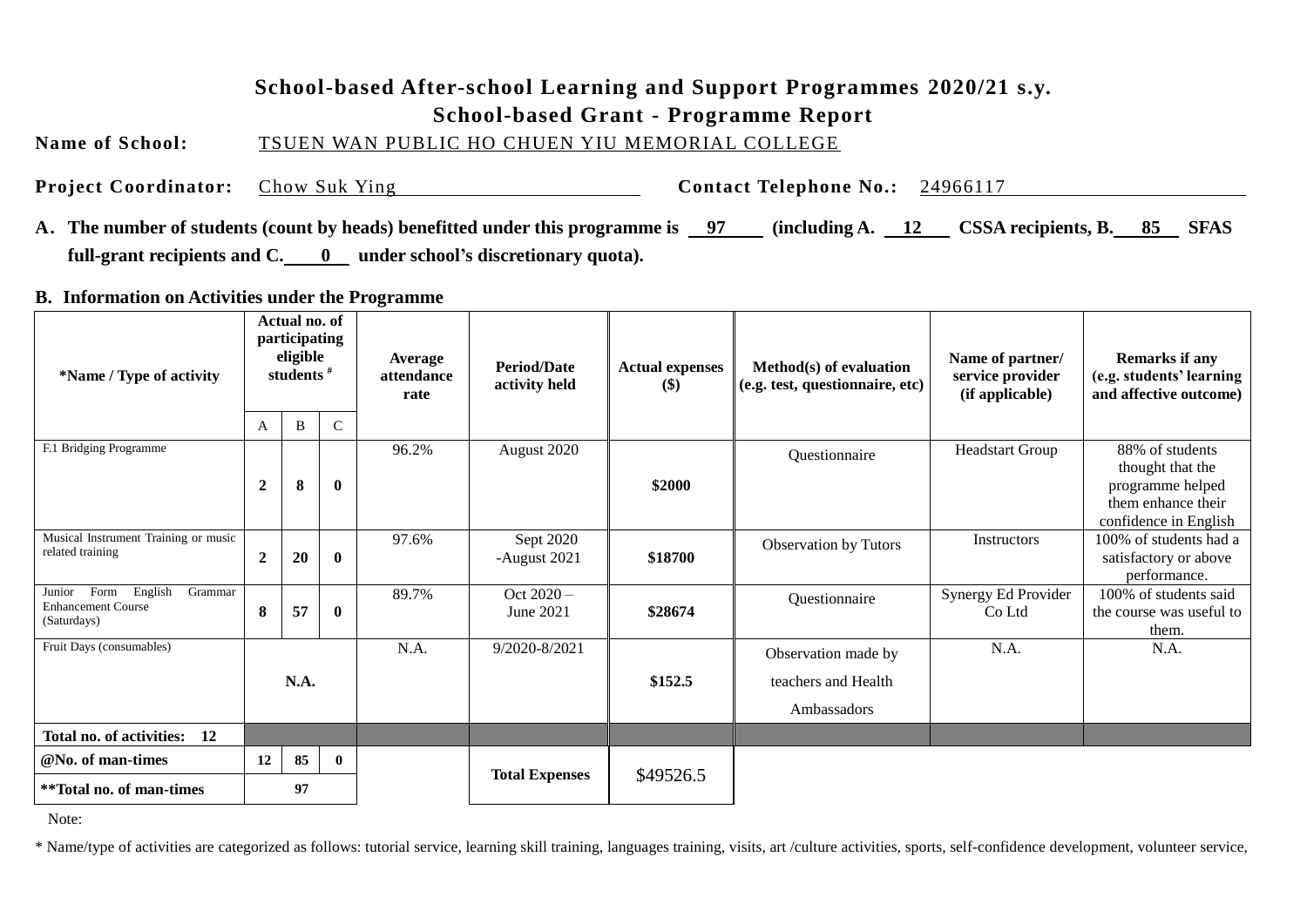adventure activities, leadership training, and communication skills training courses.

@ Man-times: refers to the aggregate no. of benefitted students participating in each activity listed above.

\*\* Total no. of man-times: the aggregate of man-times  $(A) + (B) + (C)$ 

# Eligible students: students in receipt of CSSA (A), SFAS full grant (B) and disadvantaged students identified by the school under the discretionary quota (C).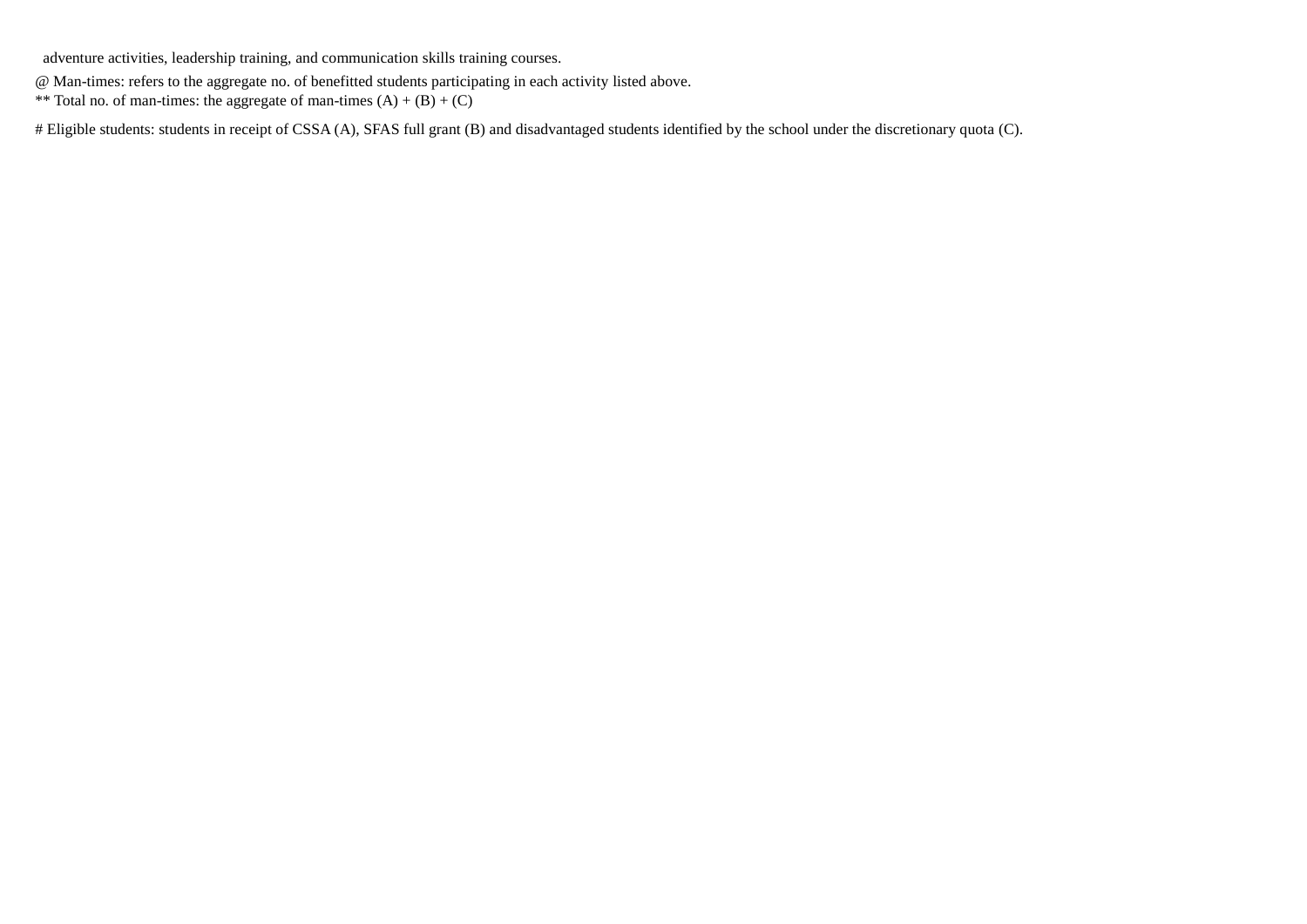# **C.Project Effectiveness**

### *In general, how would you rate the achievements of the activities conducted to the benefitted eligible students?*

|                   |                                                                        |              | <b>Improved</b>      |        | N <sub>0</sub><br><b>Change</b> | <b>Declining</b> | Not<br><b>Applicable</b> |
|-------------------|------------------------------------------------------------------------|--------------|----------------------|--------|---------------------------------|------------------|--------------------------|
|                   | Please put a " $\checkmark$ " against the most appropriate box.        |              | Significant Moderate | Slight |                                 |                  |                          |
|                   | <b>Learning Effectiveness</b>                                          |              |                      |        |                                 |                  |                          |
| a)                | Students' motivation for learning                                      | ✓            |                      |        |                                 |                  |                          |
| b)                | Students' study skills                                                 |              | $\checkmark$         |        |                                 |                  |                          |
| C)                | Students' academic achievement                                         |              | $\checkmark$         |        |                                 |                  |                          |
| d)                | Students' learning experience outside classroom                        | $\checkmark$ |                      |        |                                 |                  |                          |
| e)                | Your overall view on students' learning effectiveness                  | ✓            |                      |        |                                 |                  |                          |
|                   | <b>Personal and Social Development</b>                                 |              |                      |        |                                 |                  |                          |
| f)                | Students' self-esteem                                                  | ✓            |                      |        |                                 |                  |                          |
| $\mathbf{g}$      | Students' self-management skills                                       | ✓            |                      |        |                                 |                  |                          |
| h)                | Students' social skills                                                | ✓            |                      |        |                                 |                  |                          |
| $\vert i)$        | Students' interpersonal skills                                         | ✓            |                      |        |                                 |                  |                          |
| $\vert i \rangle$ | Students' cooperativeness with others                                  | ✓            |                      |        |                                 |                  |                          |
| $\bf k)$          | Students' attitudes toward schooling                                   | ✓            |                      |        |                                 |                  |                          |
| l)                | Students' outlook on life                                              |              | $\checkmark$         |        |                                 |                  |                          |
|                   | m) Your overall view on students' personal and social<br>development   | ✓            |                      |        |                                 |                  |                          |
|                   | <b>Community Involvement</b>                                           |              |                      |        |                                 |                  |                          |
| $\mathbf{n}$ )    | Students' participation in extracurricular and voluntary<br>activities |              | ✓                    |        |                                 |                  |                          |
| $\overline{O}$    | Students' sense of belonging                                           |              | ✓                    |        |                                 |                  |                          |
| p)                | Students' understanding on the community                               |              | ✓                    |        |                                 |                  |                          |
|                   | $ q\rangle$ Your overall view on students' community involvement       |              |                      |        |                                 |                  |                          |